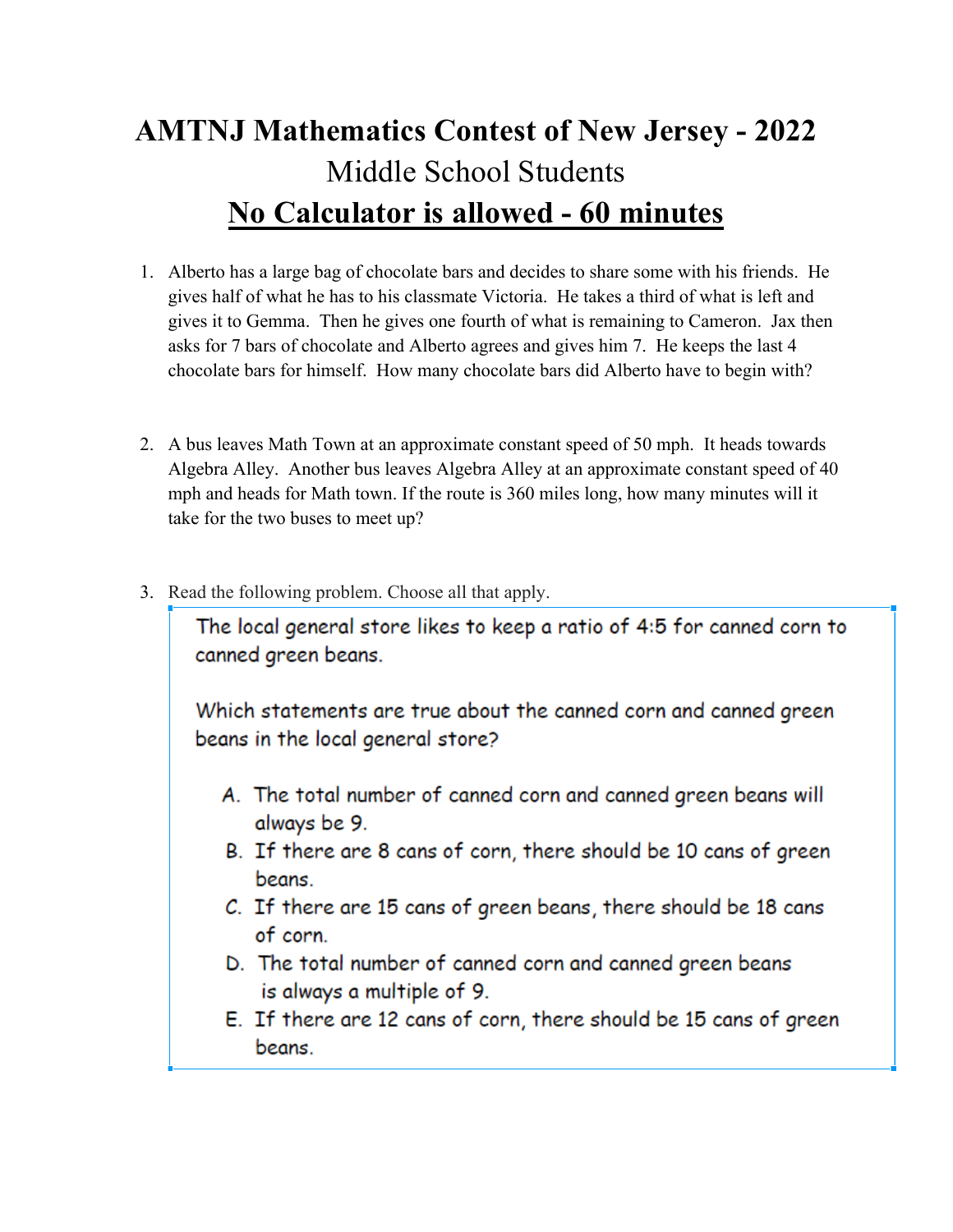4. The circle on the left is divided into ten equal sections and the circle on the right is divided into four equal sections.



- What fraction would be represented by 1/3 of section C?
- What fractional part of section D would give the same value as 1/2 of section H?
- Which of the following has a greater value, or are they equal in value?  $\frac{1}{2}$  of (H and C) OR  $\frac{1}{4}$  of (A, F and H)
- 5. If the following pattern continued, which letter would occur in the 66th position? AMTNJAMTNJAMTNJ...
	- **A.** A **B.** M
	- **C.** T **D.** N
- 6. Looking at the courtyard, I saw boys and dogs. Counting heads, I got 22. Counting legs, I got 68. How many boys and how many dogs were there?